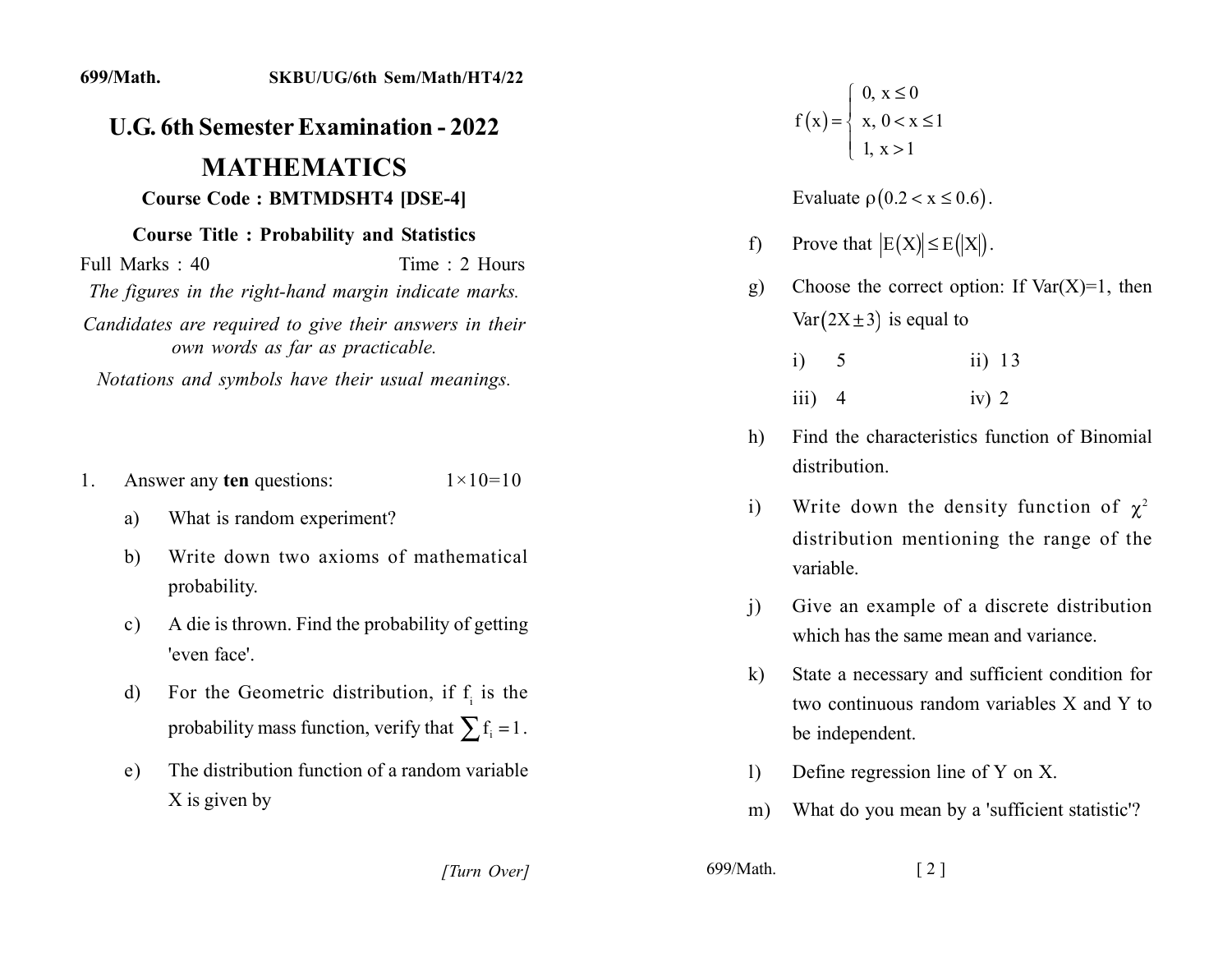- What are the two sufficient conditions for an  $n)$ estimator  $T_n$  to be consistent estimator of  $\theta$ ?
- Define power of the test in testing of  $\Omega$ ) hypothesis.
- $2.$ Answer any five questions:  $2 \times 5 = 10$ 
	- If A and B be any two evenets then prove that a)

 $P(\overline{A} + B) = 1 - P(A) + P(AB)$ 

where  $\overline{A}$  denotes the complement of A.

- If X is a Poisson variate with parameter  $\mu$  and b)  $P(X=0)=P(X=1)$ , then find  $\mu$  and  $P(X \ge 1)$ .
- Let X be a binomial  $(n, p)$  variate. Calculate  $\mathbf{c}$ ) the mean of  $X$ .
- Find the correlation coefficient of  $(2X-3)$  and  $\mathbf{d}$  $(X+2)$ , where X is a random variable.
- The random variable X is uniformly distributed  $e)$ in  $(0, 1)$ . Find the distribution of Y=-2log<sub>s</sub>X.
- Find the variance of the sample mean  $\bar{X}$ , given  $f$ that  $E(\overline{X}) = \mu$ .
- Find the maximum likelihood estimate of  $\theta$  in g)

 $\lceil 3 \rceil$ 

 $f(x) = \frac{1}{\omega} e^{-\frac{x}{\theta}}$ ;  $x > 0$ ,  $\theta > 0$  on the basis of a random sample of size  $n$ .

699/Math.

- Write a short note on Best critical region.  $h)$
- Answer any two questions:  $3<sub>1</sub>$  $5 \times 2 = 10$ 
	- If X be a standard normal variable, find the a) probability density function of Y, where

$$
Y=\frac{1}{2}X^2.
$$

The density function of the two dimensional  $\mathbf{b}$ random variable  $(X, Y)$  is given by

$$
f(x,y) = \begin{cases} c(2x+5y), & 0 \le x \le 3, \ 2 \le y \le 4\\ 0, & \text{elsewhere} \end{cases}
$$

Find:

- the value of c  $\mathbf{i}$
- the marginal density function of X and Y  $\overline{11}$
- the conditional density function  $\overline{111}$

 $f(x/y)$  and  $f(y/x)$ 

For five observation of pairs  $(x, y)$  of variables  $\mathbf{c}$ ) x and y, the following results are obtained:

$$
\sum x = 15
$$
,  $\sum y = 25$ ,  $\sum x^2 = 55$ ,  $\sum y^2 = 135$ ,  $\sum xy = 83$ 

Find the equation of the line of regression and estimate the values of x and y, if  $y = 12$ ;  $x=8$ .

699/Math.

 $\lceil 4 \rceil$